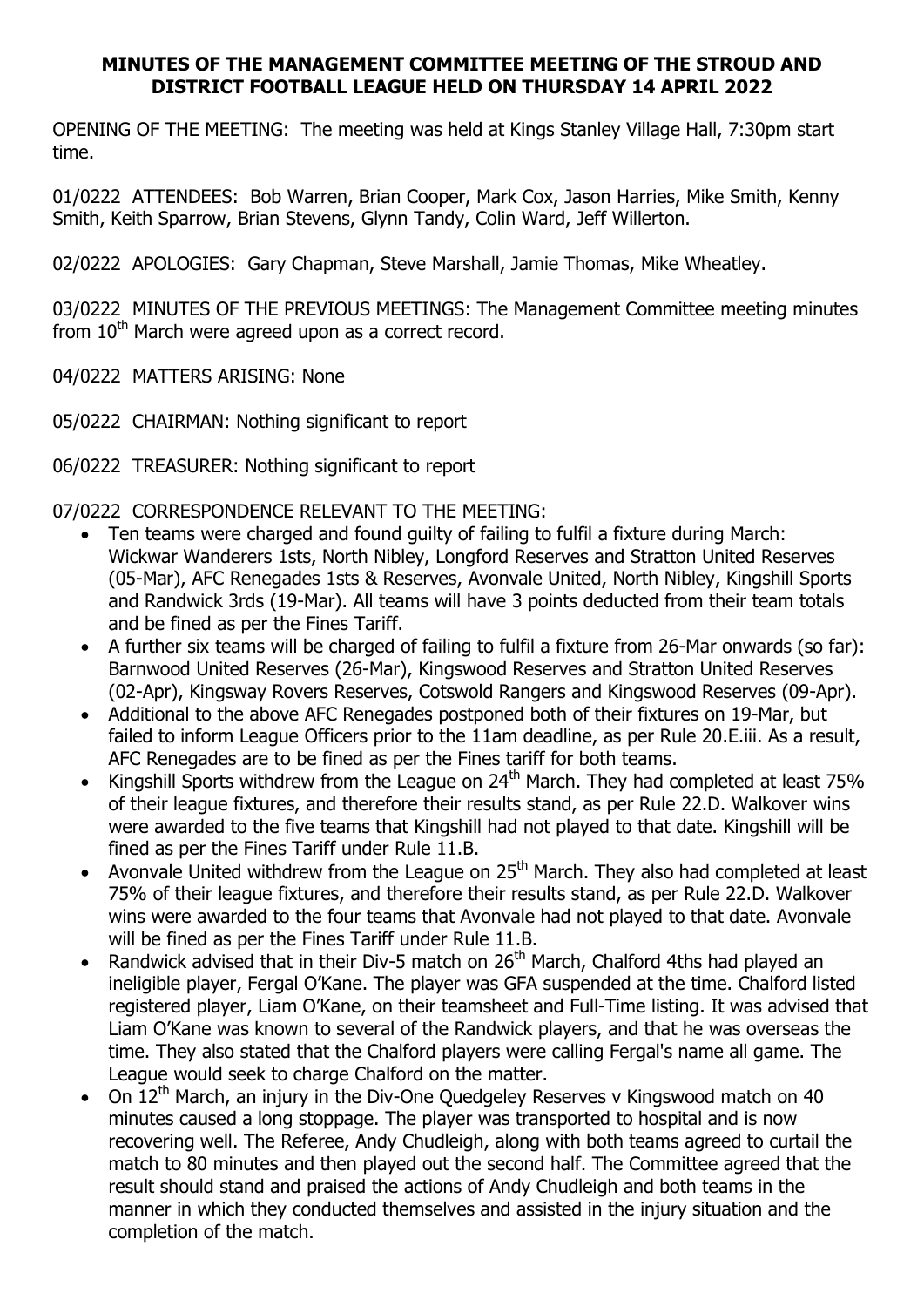- It was necessary for the League to complain to the GFA on  $30<sup>th</sup>$  March regarding a Club's Social Media post which was insulting, offensive and showed a lack of respect to the League and its other Clubs. The GFA agreed that it represented a potential breach of FA guidance regarding the publication of Social Media messages and wrote to the Club concerned. The matter was concluded after the Club involved apologised and had advised that they had taken action against the individual concerned. The League accepted the apology. This is an example that all Clubs need to be aware of in relation to Social Media postings, that Clubs are responsible for their own output. Social Media usage in the League is very good, but please make sure that those responsible for your Club's outputs are aware of matters such as these.
- A list of proposed Alterations to Rules were sent to clubs, any amendments to these proposals must be submitted to the Secretary by 21st April.

# 08/0222 REFEREES SECRETARY:

- The GFA are reviewing the Referee match fee for the forthcoming season.
- There was a Low referee mark from Randwick on 12-Mar which has been noted.

# 09/0222 ASSISTANT SECRETARY, including REFEREES SUPPORT OFFICER

• Nothing significant to report

# 10/0222 REGISTRATION SECRETARY:

Nothing significant to report

## 11/0222 RESULTS SECRETARY:

• Nothing significant to report

## 12/0222 DISCIPLINARY OFFICER:

Nothing significant to report

# 13/0222 LEAGUE CUP:

• On 12<sup>th</sup> March, Dursley Town 3rds beat Minchinhampton Reserves in a Section 'C' Plate match. Dursley listed Joel Ash on the matchday teamsheet, but played Joel Stoneman and Minchinhampton provided evidence to the effect. Dursley admitted to the offence and were duly removed from the Competition, with Minchinhampton Reserves being awarded the tie. Dursley were also advised that Joel Stoneman would not be permitted to play in the rest of the Competition, and was therefore ineligible to play for their Reserve team on  $9<sup>th</sup>$  April. The League Committee unanimously agreed that:

a) Dursley played an ineligible player, and attempted to deceive the league in doing so, and they will be fined £25 as per Rule 18.M.(i)

- Several of the teams who played in the Semi-Finals failed to adhere to the League Cup Rule 18.C. Unfortunately, despite largely being admin oversight errors, those teams that didn't follow the the rules were removed and the other team advanced to the final.
- All the Finals are now set and teams advised of the dates and venues. A huge thank you to Chalford, Gala Wilton, Sharpness, Shortwood United, Stonehouse Town and Tuffley Rovers for hosting the Finals.

# 14/0222 ANY OTHER BUSINESS:

- The SDFL Future Strategy minutes were sent to all Clubs on  $10<sup>th</sup>$  April. This will form the backbone of the League's operations over the next few seasons. Clubs who do not consider that they are able to operate under these conditions should take appropriate steps.
- The proposed changes to Rules were discussed. All were agreed, with the main discussion regarding the proposed increase in the number of substitutes. It was agreed that the use of rolling subs must be retained, as this benefits all teams. In terms of increasing the number